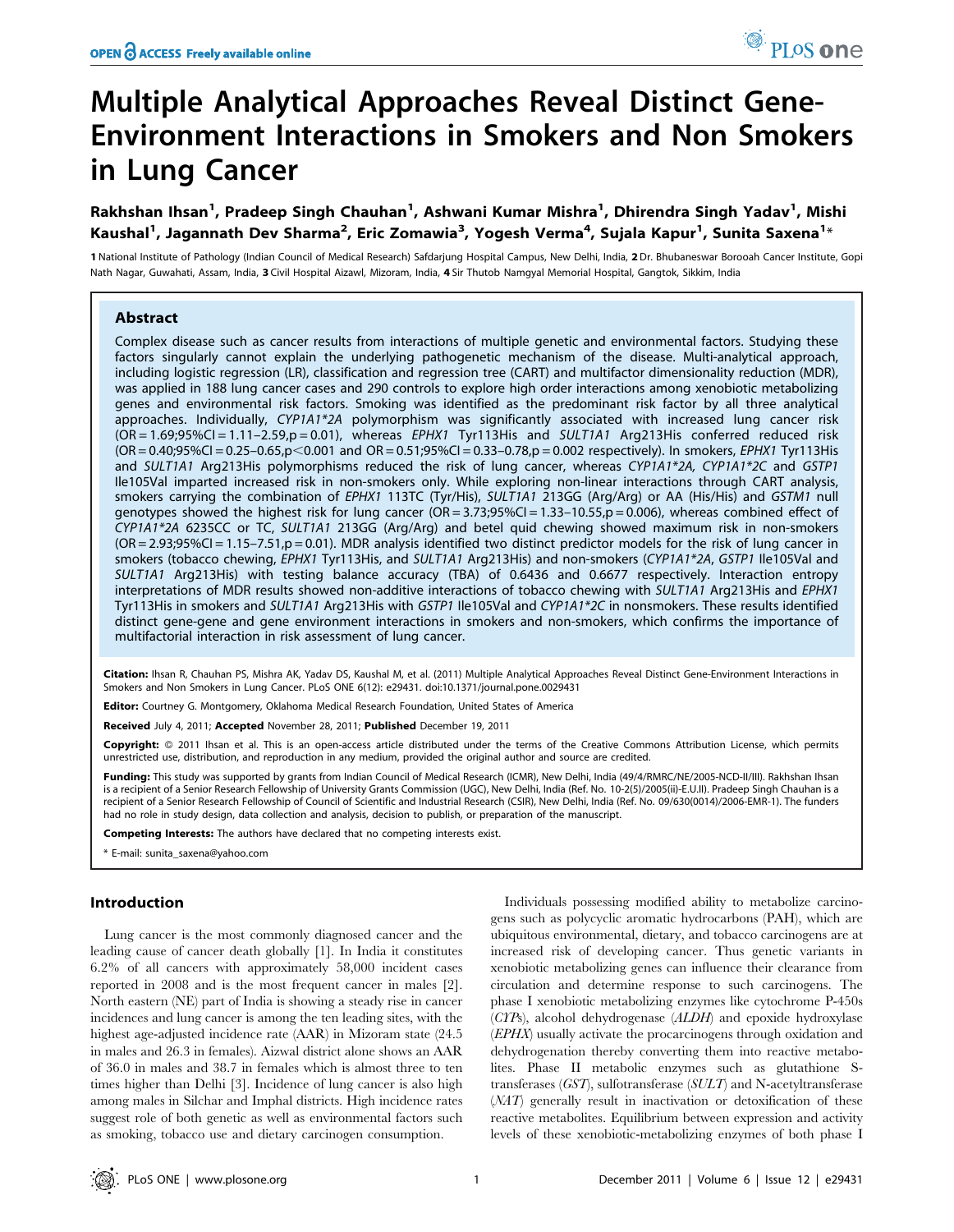and II determine the relative level of detoxification of carcinogens. However, these pathways are also known to activate toxic and carcinogenic chemicals to electrophilic forms that react irreversibly with macromolecules such as proteins and nucleic acids leading to carcinogenesis.

Single nucleotide polymorphisms (SNPs) in xenobiotic metabolizing genes have been studied extensively with risk of lung cancer. A majority of these molecular epidemiological studies consider only the main effects of these SNPs and their observed strength of associations could be challenged by penetrance of the genetic variant. Furthermore, a single locus cannot account for genetic susceptibility in a complex disease such as cancer which involves multiple genetic variations and gene-environment interactions. Current evidences suggest that high order interactions in multigenic approach allow more precise delineation of risk groups [4,5].

In the present study, two data mining approaches, CART and MDR were applied along with LR to detect high order gene-gene and gene environment interactions. Both CART and MDR assume model free and non-parametric methods of estimating non-linear interactions with low false-positives even on relatively small sample sizes. Model validation through permutation testing and false positive report probabilities were also done to overcome inaccurate estimation. Interaction entropy graphs were constructed to interpret combination effects identified by MDR. To further analyze possible effects of the EPHX1 and CYP1A1 SNPs, we estimated their haplotype frequencies and risk imparted towards lung cancer.

# Materials and Methods

#### Study subjects

This study consisted of 188 histopathologically diagnosed lung cancer cases registered at Dr. Bhubaneswar Borooah Cancer Institute, Guwahati, Civil Hospital, Aizawl, and Sir Thutob Namgyal Memorial Hospital, Gangtok, the collaborating centers in north east India. Incident cases during the period of December 2006 to 2009 and willing to participate in the study were included. 290 voluntary, age  $(\pm 5$  years) and sex matched individuals were selected from the unrelated attendants who accompanied cancer patients. This provided a readily available and cooperative source of controls from the same socio-economic background as the cases reducing confounding biases. As our collaborating centers were public hospitals a large majority of subjects belonged to lower to middle socio-economic background. Demographic data and characteristics such as age, sex, smoking habit, usage of tobacco, betel quid and alcohol, were obtained from subjects in a standard questionnaire used for all the centers, in an in-person interview by a trained data collector. A majority of cases and controls were literate with full primary schooling and some upto the college level. The occupational history of the study participants revealed that most of them were farm laborers or engaged in petty jobs and the nature of such jobs did not exposed them to any occupational hazards. Any history of past or present illness was enquired or if undergoing any medication at the time of enrolment. Patients with only lung as their primary site of cancer were included. Any subject with history of familial malignancy or pulmonary infectious disease was excluded both from case and control. Final selected controls were included on the basis of no history of any obvious disease and those not taking any medication at the time of recruitment. All subjects provided written informed consent for participation in this research which was done under a protocol approved by the institutional ethics committee of Regional Medical Research Centre, North East Region (Indian Council of Medical Research). Smokers, chewers and drinkers were classified into two categories ever and never. For smoking, an individual who had never smoked or smoked less than 100 cigarettes in their lifetime and were not smoking at the time of reporting was considered never smoker or non-smokers. Ever smokers or smokers category included current smokers, and those who had quit within  $\leq 1$  year of reporting [6]. 5 ml of blood was collected in EDTA vials and stored under  $-70^{\circ}$ C until processed.

#### Genotyping

Genomic DNA was isolated using Qiagen Blood DNA Isolation kit (Qiagen GmbH, Germany) and stored at  $-30^{\circ}$ C till further analysis. Details for SNPs selected for the study are summarized in Table S1. The deletion variants in GSTM1 and GSTT1 were determined by multiplex polymerase chain reaction protocol and SNPs in CYP1A1, EPHX1, GSTP1, SULT1A1 were determined by polymerase chain reaction–restriction fragment length polymorphism assays as previously described [7–12]. 10% of the randomly selected cases and controls were genotyped twice for each SNP, however no discrepancies were observed.

# Statistical Analysis

Cases were individually matched with controls on the basis of age ( $\pm$ 5 years), sex and ethnicity, in a ratio of approximately 1:1.5. Difference in the distribution of demographic characteristics and genotype frequencies between cases and controls were evaluated using the Chi Square  $(\chi^2)$  and Fisher's Exact test wherever appropriate. Hardy–Weinberg equilibrium (HWE) was assessed by using the  $\chi^2$ -test. Estimates of risk to cancer, imparted by genotypes and other covariates as tobacco smoking, tobacco chewing, betel quid chewing and alcohol consumption were determined by deriving the odds ratio (OR) and its corresponding 95% confidence interval (95% CIs) using multivariable conditional logistic regression. For all the tests a two sided  $p<0.05$  was considered statistically significant. The data analysis was performed on the Intercooled Stata 8.0 statistical software package (Stata Co., College Station, TX).

## Haplotype Analysis

Haplotypes were constructed from the unphased diploid genotype data using the Expectation Maximization-based algorithm. Individual haplotypes and their estimated population frequencies were inferred and estimates of linkage disequilibrium (D') between SNPs were calculated using Haploview software ver.4.1.

#### Identification of High Order Interactions

High order interactions were determined using CART, MDR and interaction entropy graphs.

CART. A binary recursive partitioning method was used to produce a decision tree that identified specific combinations of contributing factors associated with lung cancer risk using the commercially available CART software (version 6.6, Salford Systems) [13]. Tree splitting was done till terminal nodes reached a pre- specified minimum size of 10 subjects. Optimal tree was selected using one standard error (1-SE) rule and 10 fold cross validation. Subgroups of individuals with differential risk patterns were identified in the different order of nodes, indicating the presence of gene-gene and gene-environment interactions. Fischer's Exact test was used to calculate relative risk in each terminal node of the tree.

MDR. The MDR software was developed by Ritchie et. al. in 2001 [4] and reviewed by Moore et al [14]. Genotype and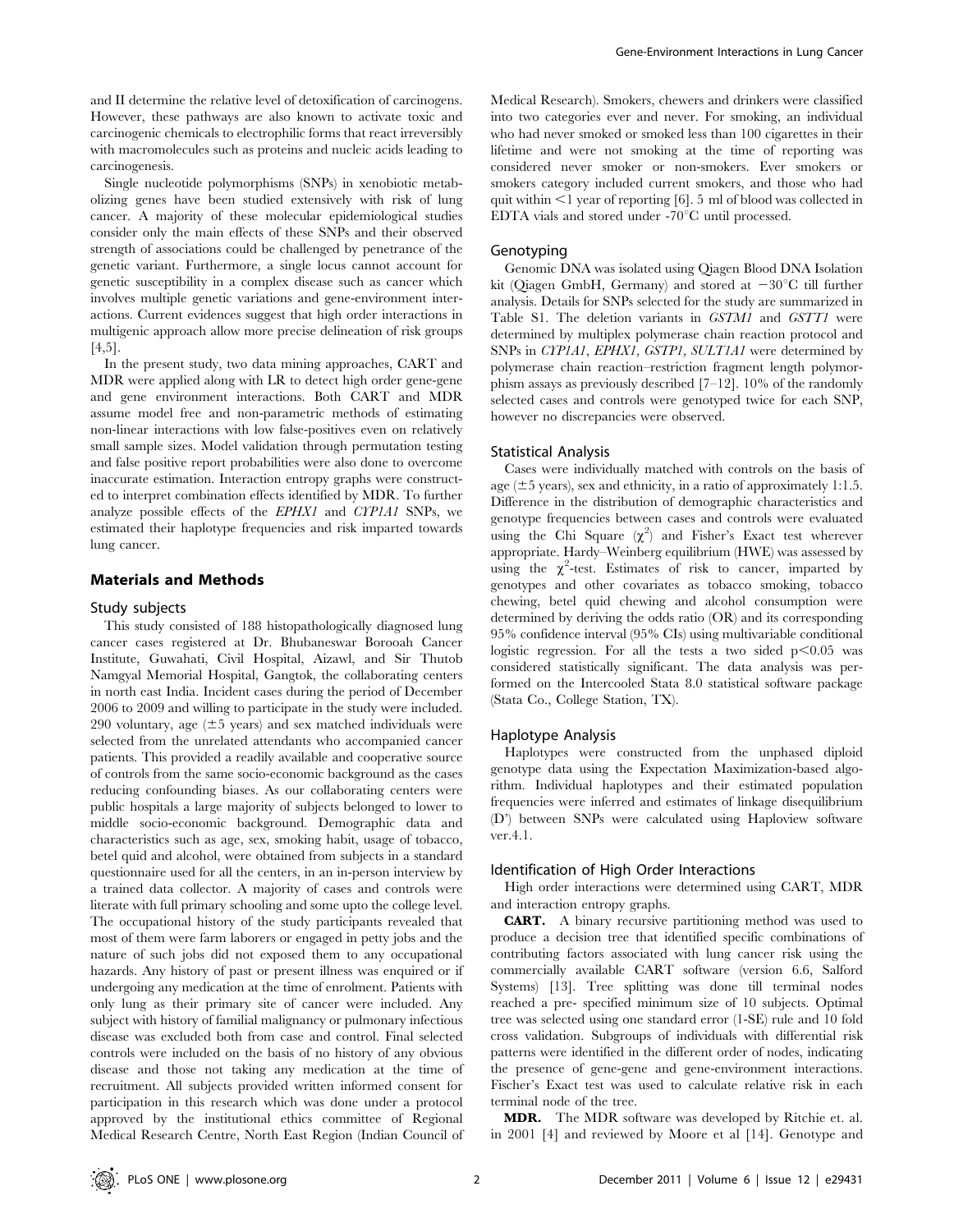environmental factors were pooled into high and low risk group, effectively reducing the multifactor prediction from n dimension to one dimension using MDR software (version 2.0 beta) (http://www.epistasis.org). We applied Tuned ReliefF (TuRF) filter algorithm to remove noisy SNPs and avoid overfitting of data. Best models for each locus were selected by repeating the analysis for up to 10 seeds and applying 10 folds cross validation each time. Statistical significance of the best models selected for each locus was determined using 1000 fold permutation testing. p-values hence obtained for TBA and cross validation consistency (CVC), were considered statistically significant at 0.05 levels.

# False Positive Report Probability (FPRP)

Reports of gene-environment interaction studies are often challenged by false positive discoveries especially when results are generated by multiple comparisons. To estimate the FPRP and to evaluate robustness of the findings from MDR analysis we used the Bayesian approach described by Wacholder et. al. [15]. The method requires prior probabilities that the genetic variant and disease association is real. As prior probability can be a subjective measure and can be influenced by several factors, usually a wide range is reported by studies. Considering poor epidemiological data from the study population and inconsistent association of the SNPs with lung cancer risk we set a fairly wider range of prior probabilities  $(10^{-6}$  to  $10^{-1})$  with an estimated statistical power to detect an OR of 1.5 and 2.0 and  $\alpha$  level equal to the observed p-value. The FPRP cutoff point was stringently kept to 0.2.

## Interaction entropy graphs

Interaction graphs were built to visualize and interpret the results obtained from MDR using Orange machine learning software package [16]. Interaction graphs use entropy estimates as described by Jakulin et al. [17] for determining the gain in information about a class variable (e.g. case–control status) from merging two variables together over that provided by the variables independently. This measure of entropy is useful for building interaction graphs that facilitate the interpretation of the relationship between variables. Interaction graphs are comprised of a node for each variable with pairwise connections between them. The percentage of entropy removed (i.e. information gain) by each variable is visualized for each node. The percentage of entropy removed for each pairwise Cartesian product of variables was visualized for each connection. Thus, the independent main effects of each SNP can be compared to the interaction effect. Positive entropy (plotted in green) indicates non-linear interaction while negative entropy (plotted in red) indicates redundancy. Entropy value equal to zero indicates independence or a mixture of synergy and redundancy.

# Results

# Characteristics of study subjects

The distribution of gender and ethnicity was similar for cases and controls. The frequency distribution of males and females were 77.1% and 22.9% in cases and 76.2% and 23.85 in controls respectively. Mean age of cases and controls was  $60.41 \pm 10.58$ (range  $30-82$  yrs) and  $57.19 \pm 10.75$  (range  $32-85$  yrs) respectively. The distribution of all SNPs in control was in agreement with HWE (p>0.05), however alleles of EPHX1 Tyr113His and SULT1A1 Arg213His polymorphisms in cases did not follow HWE  $(p<0.001$  and  $p = 0.004$  respectively).

# Association of genetic and environmental factors with lung cancer risk by LR analysis

The distribution and main effects of genetic and environmental factors is summarized in Table 1. Risk habits such as smoking, tobacco chewing and betel quid chewing were predominant among cases. However only smoking and betel quid chewing were significantly associated with increased risk for lung cancer  $(OR = 3.06; 95\% CI = 1.94 - 4.83; p < 0.001$  and  $OR = 1.86; 95\% CI$  $= 1.21 - 2.84; p = 0.004$  respectively). Genotype distribution of CYP1A1\*2A, EPHX1 Tyr113His, SULT1A1 Arg213His and GSTT1 null polymorphism were significantly different in cases from controls ( $p = 0.014$ ,  $p < 0.001$ ,  $p = 0.01$  and  $p = 0.04$  respectively). Main effects of genotypes in lung cancer susceptibility were evaluated using conditional multivariable logistic regression. Heterozygous genotype in CYP1A1\*2A was associated with increased risk (OR =  $1.69,95\%$  CI =  $1.11-2.59$ ; p = 0.01) whereas heterozygous genotypes in EPHX1 Tyr113His and SULT1A1 Arg213His imparted reduced risk towards lung cancer (OR  $= 0.40;95\% \text{C} \cdot \text{I} = 0.25-0.65, p < 0.001$  and  $\text{OR} = 0.51; p = 0.33x$  $0.78$ ,p =  $0.002$  respectively). CYP1A1\*2A and EPHX1 His139Arg polymorphisms were associated with increased risk to lung cancer in dominant genetic model, whereas EPHX1 Tyr113His and SULT1A1 Arg213His imparted reduced risk in recessive genetic model (Table S2).

# Haplotype analysis

Table 2 summarizes the associations between the frequency distributions of the haplotypes in CYP1A1 and EPHX1 genes and the risk of lung cancer. The odds ratios were calculated using the most common haplotype as the reference group. In CYP1A1, ''TA'' haplotype was the most frequent among both cases and controls and showed significant association. Only CYP1A1-CG haplotype imparted increased risk to lung cancer (OR = 1.49;95%-  $CI = 1.00-2.21$ ,  $p = 0.04$ ). In *EPHX1*, the "TA" haplotype was the most common with frequencies of 44.79% and 45.04% in cases and controls respectively. No haplotype was found to be significantly associated with lung cancer risk.

#### Risk associated with SNPs stratified by smoking

Since smoking is a well established risk factor to lung cancer and was the strongest independent risk factor in LR, we further stratified the data by smoking status. Distribution and risk associated with genetic factors after stratification is shown in Table 3. Heterozygous and homozygous variant genotypes of CYP1A1\*2A polymorphism imparted significant risk in nonsmokers  $(OR = 2.88; 95\% CI = 1.22 - 6.81, p = 0.016$  and  $OR =$ 4.35;95%CI = 1.47 – 12.84,p = 0.008). Also, CYP1A1\*2C variant genotype and GSTP1 Ile105Val heterozygous genotype were significantly associated with increased risk in non-smokers  $(OR = 11.81; 95\% CI = 1.24 - 111.98, p = 0.03$  and  $OR = 2.40; 95\%$  $CI = 1.15-5.03$ ,p = 0.01). Heterozygous genotypes in EPHX1 Tyr113His and SULT1A1 Arg213His were associated with 66% and  $55\%$  reduced risk in smokers  $(OR = 0.34; 95\% CI = 0.18$  $-0.63$ ,p = 0.001 and OR = 0.45;95%CI = 0.25 - 0.80,p = 0.007 respectively). However heterozygous genotype in EPHX1 His139Arg conferred significant risk in smokers (OR = 1.92;95%-  $CI = 1.07 - 3.45$ ,  $p = 0.02$ ).

# CART analysis

Figure 1 shows the selected CART model constructed on all investigated genetic variants and environmental risk factors. The final tree contained eight terminal nodes. The first split of the root node was on smoking habit, indicating that smoking is the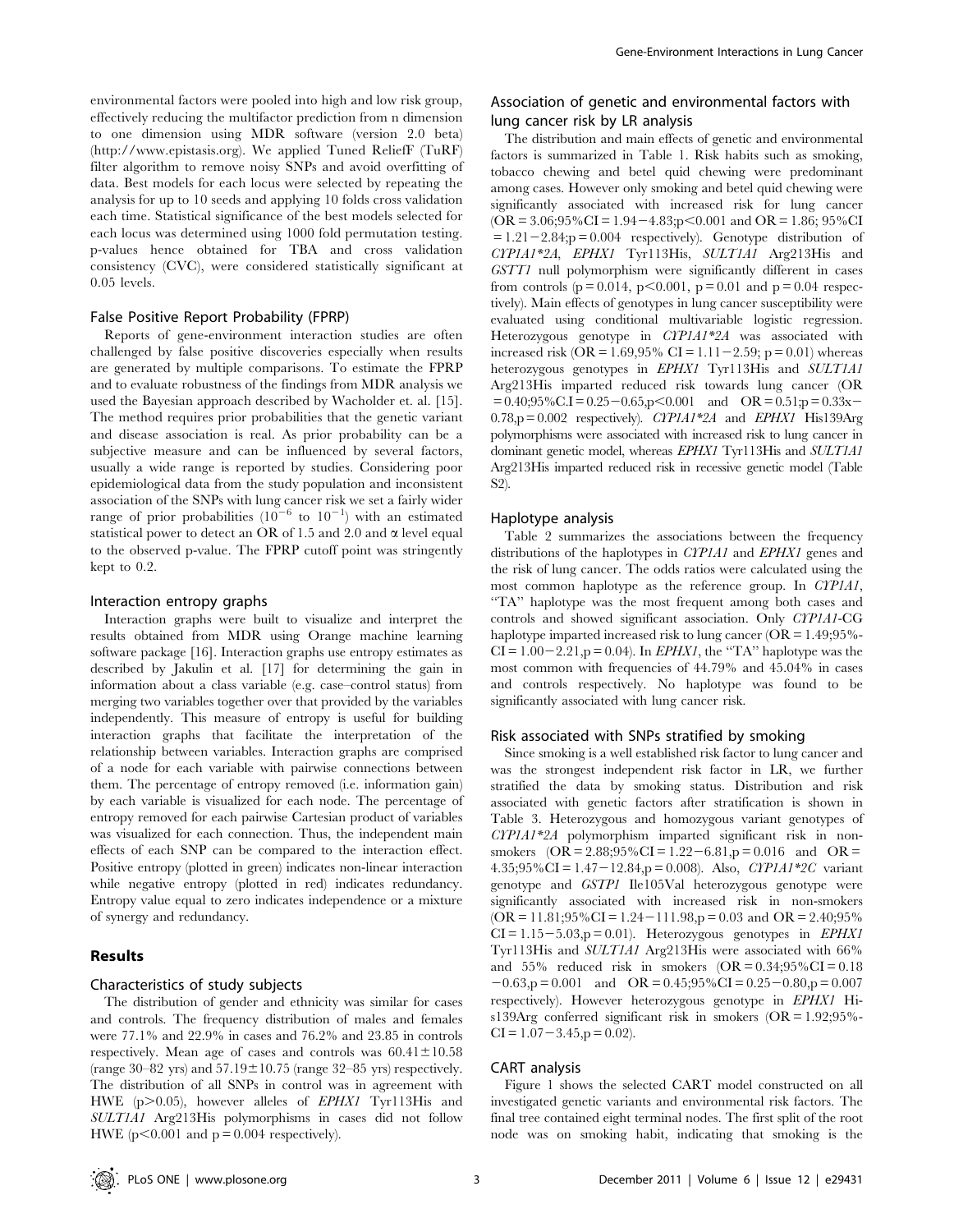Table 1. Association of genotypes of xenobiotic metabolizing genes and environmental risk factors with lung cancer susceptibility.

| <b>FACTORS</b>                  | <b>CATEGORIES</b> | <b>GENOTYPE</b> | <b>CASES</b> |      |                | <b>CONTROLS</b> | OR (95% C.I.)          | p value        |
|---------------------------------|-------------------|-----------------|--------------|------|----------------|-----------------|------------------------|----------------|
| Genetic Factors $^{\#}$         |                   |                 | n            | $\%$ | $\mathbf n$    | $\%$            |                        |                |
| $CYP1A1*2A^a$                   | <b>TT</b>         | T6235T          | 55           | 29.3 | 122            | 42.1            | 1.0                    |                |
|                                 | <b>TC</b>         | T6235C          | 103          | 54.8 | 124            | 42.8            | $1.69(1.11 - 2.59)$    | 0.01           |
|                                 | CC                | C6235C          | 30           | 16.0 | 44             | 15.2            | $1.53(0.84 - 2.78)$    | 0.15           |
| $CYP1A1*2C$                     | AA                | Ile462lle       | 122          | 64.9 | 206            | 71.0            | 1.0                    |                |
|                                 | AG                | Ile462Val       | 56           | 29.8 | 77             | 26.6            | $1.16(0.75 - 1.80)$    | 0.48           |
|                                 | GG                | Val462Val       | 10           | 5.3  | $\overline{7}$ | 2.4             | 2.18 (0.78-6.09)       | 0.13           |
| EPHX1 Tyr113His <sup>a</sup>    | <b>TT</b>         | Tyr113Tyr       | 82           | 43.6 | 94             | 32.4            | 1.0                    |                |
|                                 | <b>TC</b>         | Tyr113His       | 51           | 27.1 | 133            | 45.9            | $0.40(0.25 - 0.65)$    | < 0.001        |
|                                 | CC                | His113His       | 55           | 29.3 | 63             | 21.7            | $1.00(0.60 - 1.67)$    | 0.98           |
| EPHX1 His139Arg                 | AA                | His139His       | 121          | 64.4 | 212            | 73.1            | 1.0                    |                |
|                                 | AG                | His139Arg       | 59           | 31.4 | 70             | 24.1            | 1.45 (0.92-2.27)       | 0.10           |
|                                 | GG                | Arg139Arg       | 8            | 4.3  | 8              | 2.8             | 2.41 (0.79-7.36)       | 0.12           |
| GSTM1                           | Wild Type         | Present         | 122          | 64.9 | 177            | 61.0            | 1.0                    |                |
|                                 | Null              | Null Genotype   | 66           | 35.1 | 113            | 39.0            | $0.95(0.63 - 1.41)$    | 0.80           |
| GSTT1 $^a$                      | Wild Type         | Present         | 155          | 82.4 | 217            | 74.8            | 1.0                    |                |
|                                 | Null              | Null Genotype   | 33           | 17.6 | 73             | 25.2            | $0.62$ (0.38-1.02)     | 0.06           |
| <b>GSTP1</b>                    | AA                | Ile105lle       | 102          | 54.3 | 179            | 61.7            | 1.0                    |                |
|                                 | AG                | Ile105Val       | 77           | 41.0 | 96             | 33.1            | 1.46 (0.95-2.23)       | 0.07           |
|                                 | GG                | Val105Val       | 9            | 4.8  | 15             | 5.2             | $1.09(0.43 - 2.77)$    | 0.84           |
| $SULTIA1^a$                     | GG                | Arg213Arg       | 123          | 65.4 | 153            | 52.8            | 1.0                    |                |
|                                 | GA                | Arg213His       | 50           | 26.6 | 116            | 40.0            | $0.51(0.33 - 0.78)$    | 0.002          |
|                                 | AA                | His213His       | 15           | 8.0  | 21             | 7.2             | $0.87$ $(0.42 - 1.82)$ | 0.72           |
| <b>Environmental Factors</b> ## |                   |                 |              |      |                |                 |                        |                |
| Smoking status <sup>a</sup>     | Non-smokers       |                 | 56           | 29.8 | 151            | 52.1            | 1.0                    |                |
|                                 | <b>Smokers</b>    |                 | 132          | 70.2 | 139            | 47.9            | 3.06 (1.94-4.83)       | $<$ 0.001 $^*$ |
| Tobacco chewing <sup>a</sup>    | Non-chewers       |                 | 92           | 48.9 | 172            | 59.3            | 1.0                    |                |
|                                 | Chewers           |                 | 96           | 51.1 | 118            | 40.7            | $1.24(0.82 - 1.85)$    | 0.293          |
| Betel quid chewing <sup>a</sup> | Non chewers       |                 | 52           | 27.7 | 131            | 45.2            | 1.0                    |                |
|                                 | Chewers           |                 | 136          | 72.3 | 159            | 54.8            | $1.86(1.21 - 2.84)$    | $0.004^*$      |
| <b>Alcohol consumption</b>      | Non-alcoholic     |                 | 135          | 71.8 | 207            | 71.4            | 1.0                    |                |
|                                 | Alcoholic         |                 | 53           | 28.2 | 83             | 28.6            | $0.87(0.56 - 1.37)$    | 0.57           |

 $a_{\chi}^2$  significant; p<0.05.

 $*$ ORs adjusted for all environmental factors.

 $#$  $\theta$ ORs adjusted for all genetic factors.

\*Significant after p-value adjustment for multiple comparision (Sidak correction).

doi:10.1371/journal.pone.0029431.t001

strongest risk factor for lung cancer. Among smokers, the subsequent splits showed interactions between EPHX1 Tyr113His, SULT1A1 Arg213His and GSTM1. In non-smokers first split was on CYP1A1\*2A status, which was in concordance with the LR analysis where CYP1A1\*2A showed strong association to risk only in nonsmokers. Further interactions were predicted by SULT1A1 Arg213His polymorphism and betel quid status. Terminal node 7, which comprised of least percentage of cases in non-smokers, was taken as reference to calculate OR for other terminal nodes. Among smokers maximum risk was observed for terminal node1 consisting of EPHX1 113TT (Tyr/Tyr) or -113CC (His/His) genotypes ( $OR = 4.38;95\% CI = 2.12-9.15$ ) and for terminal node 2 with combination of EPHX1 113TC (Tyr/His), SULT1A1 213GG (Arg/Arg) or AA (His/His) and GSTM1 null genotypes

(OR =  $3.73;95\%$ CI = 1.33 - 10.55, p = 0.006). In non-smokers high risk was seen for terminal node 5 comprising of CYP1A1\*2A 6235CC or TC, SULT1A1 213GG (Arg/Arg) and betel quid chewing  $(OR = 2.93; 95\% CI = 1.15-7.51, p = 0.01)$ . Parallel to the above, CART analysis on separate data sets of smokers and non-smokers was also performed. However, we did not detect any high-order interaction in these analyses (data not shown).

# MDR Analysis

MDR analysis was applied to further explore gene-gene and gene-environment interactions. Best predictive models up to 4 orders of interaction, along with their CVC and TBA are summarized in Table 4. The analysis was run separately for total data set and data sets stratified on smoking status. For total data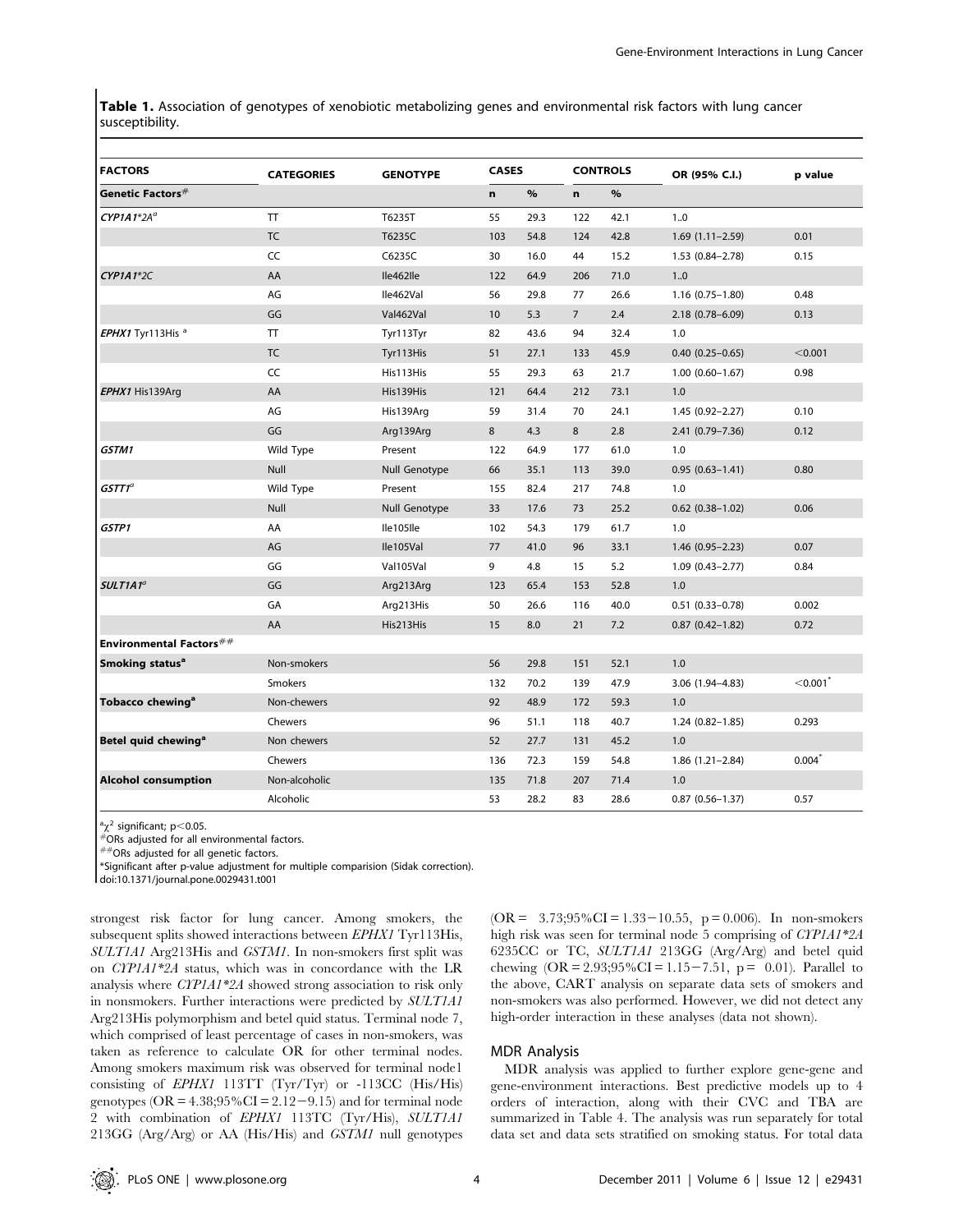Table 2. Distribution of CYP1A1 and EPHX1 haplotype frequency among lung cancer cases and controls.

|                                    | <b>HAPLOTYPE</b> | <b>CASE (376)</b> |             | <b>CONTROL (580)</b> |     | $\gamma^2$ | P value | OR (95%CI)          | P value | D'   |
|------------------------------------|------------------|-------------------|-------------|----------------------|-----|------------|---------|---------------------|---------|------|
|                                    |                  | $\%$              | $\mathbf n$ | $\%$                 | n   |            |         |                     |         |      |
| $CYP1A12A*2C$                      | <b>TA</b>        | 53.34             | 201         | 60.80                | 352 | 5.00       | 0.02    | 1.00                |         | 0.72 |
|                                    | TG               | 3.31              | 12          | 2.65                 | 16  | 0.21       | 0.64    | $1.31(0.57 - 3.00)$ | 0.50    |      |
|                                    | CA               | 26.45             | 99          | 23.51                | 137 | 0.95       | 0.32    | 1.26 (0.91-1.74)    | 0.15    |      |
|                                    | CG               | 16.90             | 64          | 13.04                | 75  | 2.94       | 0.08    | $1.49(1.00 - 2.21)$ | 0.04    |      |
| <i>EPHX1</i> Tyr113His * His139Arg | <b>TA</b>        | 44.79             | 168         | 45.04                | 262 | 0.05       | 0.81    | 1.00                |         | 0.21 |
|                                    | TG               | 12.39             | 47          | 10.31                | 59  | 1.57       | 0.20    | $1.23(0.78 - 1.94)$ | 0.30    |      |
|                                    | CA               | 35.26             | 133         | 40.13                | 233 | 1.82       | 0.17    | $0.88(0.65 - 1.19)$ | 0.42    |      |
|                                    | CG               | 7.56              | 28          | 4.52                 | 26  | 2.64       | 0.10    | $1.67(0.91 - 3.06)$ | 0.07    |      |

D' Linkage Disequilibrium.

doi:10.1371/journal.pone.0029431.t002

set, smoking was the best one locus model with highest CVC (10/ 10) and testing accuracy of 0.6114 which was statistically significant  $(p<0.001)$  determined by 1000 fold permutation testing. For a 2-locus interaction, combination of smoking and EPHX1 Tyr113His was most significant with CVC of 10/10 and TBA of  $0.6407$  ( $p<0.001$ ). The 3 locus model consisted of smoking, EPHX1 Tyr113His and EPHX1 His139Arg with TBA of  $0.6497$  (p $<0.001$ ) and CVC of 10/10. The 4 loci interaction model of smoking, EPHX1 Tyr113His, EPHX1 His139Arg and SULT1A1 Arg213His, was the best model identified, with maximum CVC (10/10) and TBA (0.6503, p $\leq$ 0.001). This model had a chi-square value of 66.31 ( $p<0.0001$ ) and an OR of 4.93  $(95\%CI = 3.32 - 7.33)$ . In smokers the best interaction model was the three loci model consisting of tobacco chewing, EPHX1 Tyr113His and SULT1A1 Arg213His having maximum CVC (10/ 10) and TBA  $(0.6436, p<0.001)$  among all models identified. The

Table 3. Main effects of genotypes on lung cancer risk stratified by smoking.

| Polymorphism    | Genotype  | <b>Smoker</b>       |                                          | <b>Non Smoker</b>  |                                           |
|-----------------|-----------|---------------------|------------------------------------------|--------------------|-------------------------------------------|
|                 |           | Case/Control (n,%)  | OR (95% C.I.), p value <sup>*</sup>      | Case/Control (n,%) | OR (95% C.I.), p value <sup>*</sup>       |
| CYP1A1*2A       | <b>TT</b> | 44(33.3)/57(41.0)   | 1.0                                      | 11(19.6)/65(28.6)  | 1.0                                       |
|                 | <b>TC</b> | 74(56.1)/61(43.9)   | 1.45(0.84-2.50),0.17                     | 29(51.8)/63(41.7)  | 2.88(1.22-6.81),0.016                     |
|                 | CC        | 14(10.6)/21(15.1)   | $0.83(0.36 - 1.91)$ , 0.66               | 16(28.6)/23(15.2)  | $4.35(1.47 - 12.84)$ , 0.008 <sup>#</sup> |
| CYP1A1*2C       | AA        | 86(65.2)/93(66.9)   | 1.0                                      | 36(64.3)/113(74.8) | 1.0                                       |
|                 | AG        | 40(30.3)/40(28.8)   | 1.14(0.65-2.02),0.63                     | 16(28.6)/37(24.5)  | 1.53(0.67-3.48),0.30                      |
|                 | GG        | 6(4.5)/6(4.3)       | 1.71(0.43-6.74),0.43                     | 4(7.1)/1(0.7)      | 11.81(1.24-111.98),0.03                   |
| EPHX1 Tyr113His | T         | 60(45.5)/41(29.5)   | 1.0                                      | 22(39.3)/53(35.1)  | 1.0                                       |
|                 | <b>TC</b> | 35(26.5)/71(51.1)   | $0.34(0.18 - 0.63)$ , 0.001 $#$          | 16(28.6)/62(41.1)  | $0.62(0.25 - 1.54)$ , 0.30                |
|                 | CC        | 37(28.0)/27(19.4)   | 1.14(0.57-2.29),0.69                     | 18(32.1)/36(23.8)  | 1.03(0.41-2.56),0.94                      |
| EPHX1 His139Arg | AA        | 80(60.6)/103(74.1)  | 1.0                                      | 41(73.2)/109(72.2) | 1.0                                       |
|                 | AG        | 48(36.4)/32(23.0)   | 1.92(1.07-3.45),0.02                     | 11(19.6)/38(25.2)  | $0.98(0.41 - 2.36)$ , 0.98                |
|                 | GG        | 4(3.0)/4(2.9)       | 1.39(0.31-6.25),0.66                     | 4(7.1)/4(2.6)      | 4.25(0.54-33.15),0.16                     |
| GSTM1           | WildType  | 91(68.9)/86(61.9)   | 1.0                                      | 31(55.4)/91(60.3)  | 1.0                                       |
|                 | Null      | 41(31.1)/53(38.1)   | $0.87(0.51 - 1.48)$ , 0.62               | 25(44.6)/60(39.7)  | $1.25(0.61 - 2.54), 0.53$                 |
| GSTT1           | WildType  | 106(80.3)/104(74.8) | 1.0                                      | 49(87.5)/113(74.8) | 1.0                                       |
|                 | Null      | 26(19.7)/35(25.2)   | $0.75(0.40 - 1.41)$ , 0.37               | 7(12.5)/38(25.2)   | $0.48(0.19 - 1.20)$ , 0.11                |
| GSTP1           | AA        | 69(52.3)/77(55.4)   | 1.0                                      | 33(58.9)/102(67.5) | 1.0                                       |
|                 | AG        | 54(40.9)/55(39.6)   | 1.35(0.77-2.36),0.29                     | 23(41.1)/41(27.2)  | $2.40(1.15 - 5.03)$ ,0.01 <sup>#</sup>    |
|                 | GG        | 9(6.8)/7(5.0)       | 1.49(0.49-4.56),0.47                     | 0/8(5.3)           | <b>NA</b>                                 |
| <b>SULT1A1</b>  | GG        | 84 (63.6)/69 (49.6) | 1.0                                      | 39(69.6)/84(55.6)  | 1.0                                       |
|                 | GA        | 35 (26.5)/58 (41.7) | $0.45(0.25 - 0.80)$ , 0.007 <sup>#</sup> | 15(26.8)/58(38.4)  | $0.54(0.24 - 1.19)$ , 0.13                |
|                 | AA        | 13 (9.8)/12 (8.6)   | 1.11(0.45-2.74),0.81                     | 2(3.6)/9(6.0)      | $0.48(0.09 - 2.54)$ , 0.39                |

\*p values adjusted for tobacco chewing, betel quid chewing and alcohol consumption.

 $*$ Significant after p-value adjustment for multiple comparision (Sidak correction).

doi:10.1371/journal.pone.0029431.t003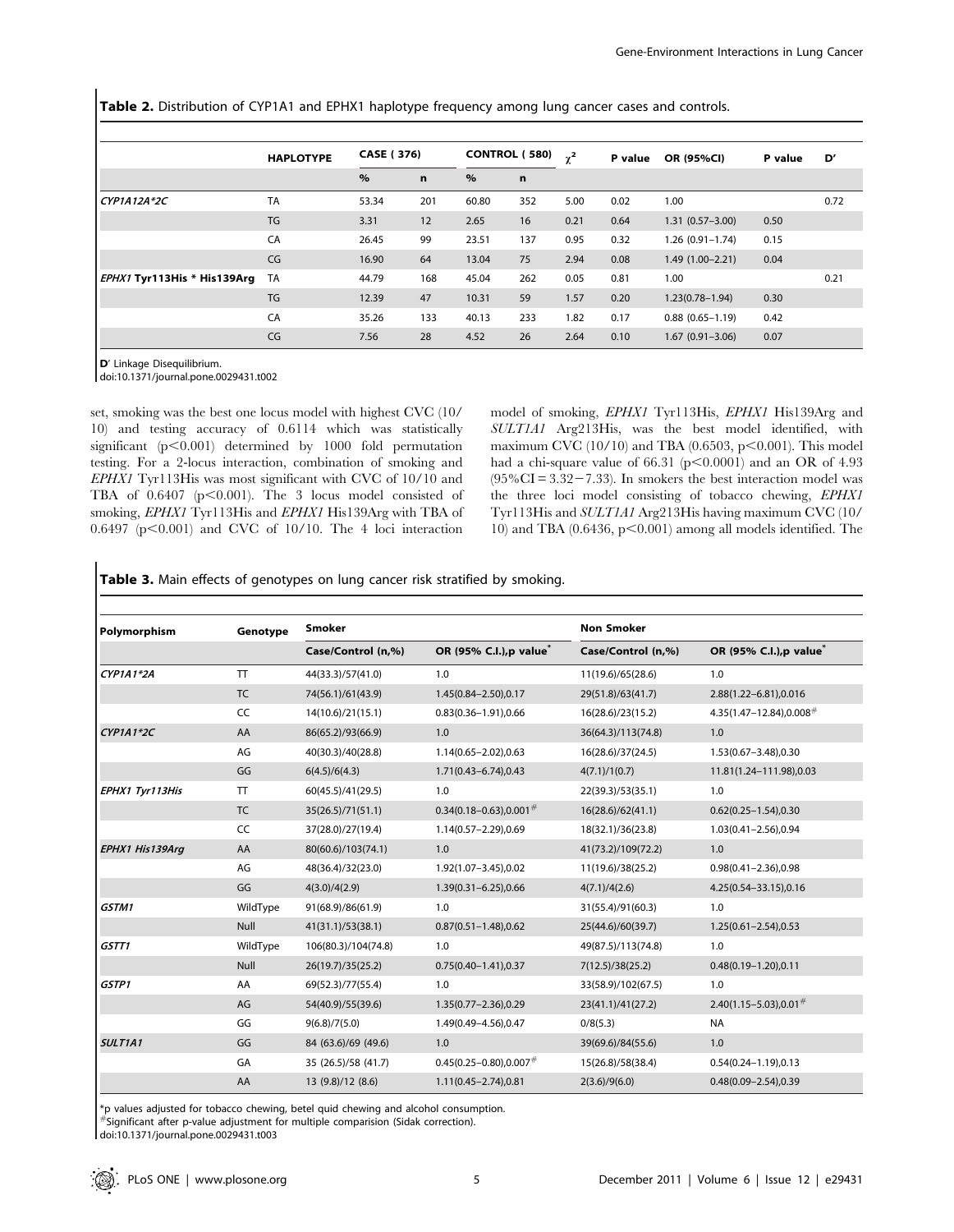

Figure 1. Classification and regression tree model for xenobiotic metabolizing gene polymorphisms and environmental risk factors. Terminal nodes are thick bordered. "W: Wild type genotype; V: Variant genotype, TN: Terminal Node,  $\#$ p value <0.05. doi:10.1371/journal.pone.0029431.g001

model imparted 3.5 fold increased risk for lung cancer  $(95\%CI = 2.69 - 7.69)$ . In non-smokers the best model was the three loci model comprising of CYP1A1\*2A, GSTP1 Ile105Val and SULT1A1 Arg213His with CVC of 10/10 and TBA of 0.6677  $(p<0.005)$  and an OR of 7.32 (95%CI = 3.24 – 16.53).

#### False positive report probability (FPRP)

Table 5 shows the FPRPs for the 3 best models obtained from MDR analysis. The 4-loci predictor model on total data set and 3-loci model in smokers showed excellent reliability even when assuming very low prior probabilities (from  $10^{-3}$  to  $10^{-6}$ ) for detecting ORs of 1.5 and 2.0. However the best model selected in non smoker category showed true association only at high probability of  $10^{-1}$  for detecting OR = 1.5 and till  $10^{-2}$  for detecting OR = 2.0.

# Interaction entropy graphs

After identifying the high-risk combinations using MDR approach, interaction entropy algorithm was applied to interpret

relationship between the variables. Graphs were constructed on MDR results obtained from analysis on total data set (Figure S1) and on data set stratified by smoking (Figure 2). In smokers, EPHX1 Tyr113His had a large independent effect (4.64%) and a non-additive interaction with tobacco chewing (entropy 1.79%). Considerable entropy was associated with SULT1A1 Arg213His (1.88%) and its interaction with tobacco chewing further removed 1.49% of entropy from case-control group. However we did not detect any non-linear interaction between the two SNPs in the model. We found small percentages of the entropy in case–control status explained by alcohol consumption (0.56%) and tobacco chewing (0.70%) independently, but a large percentage of entropy explained by the interaction between these two environmental factors (2.47%). In non-smokers, CYP1A1\*2A showed strongest main effect with entropy removal of 4.7%. GSTP1 Ile105Val too had a strong independent effect (entropy removal = 3.28%) and its interaction with SULT1A1 Arg213His further removed 3.02% of entropy. A strong synergistic interaction was observed between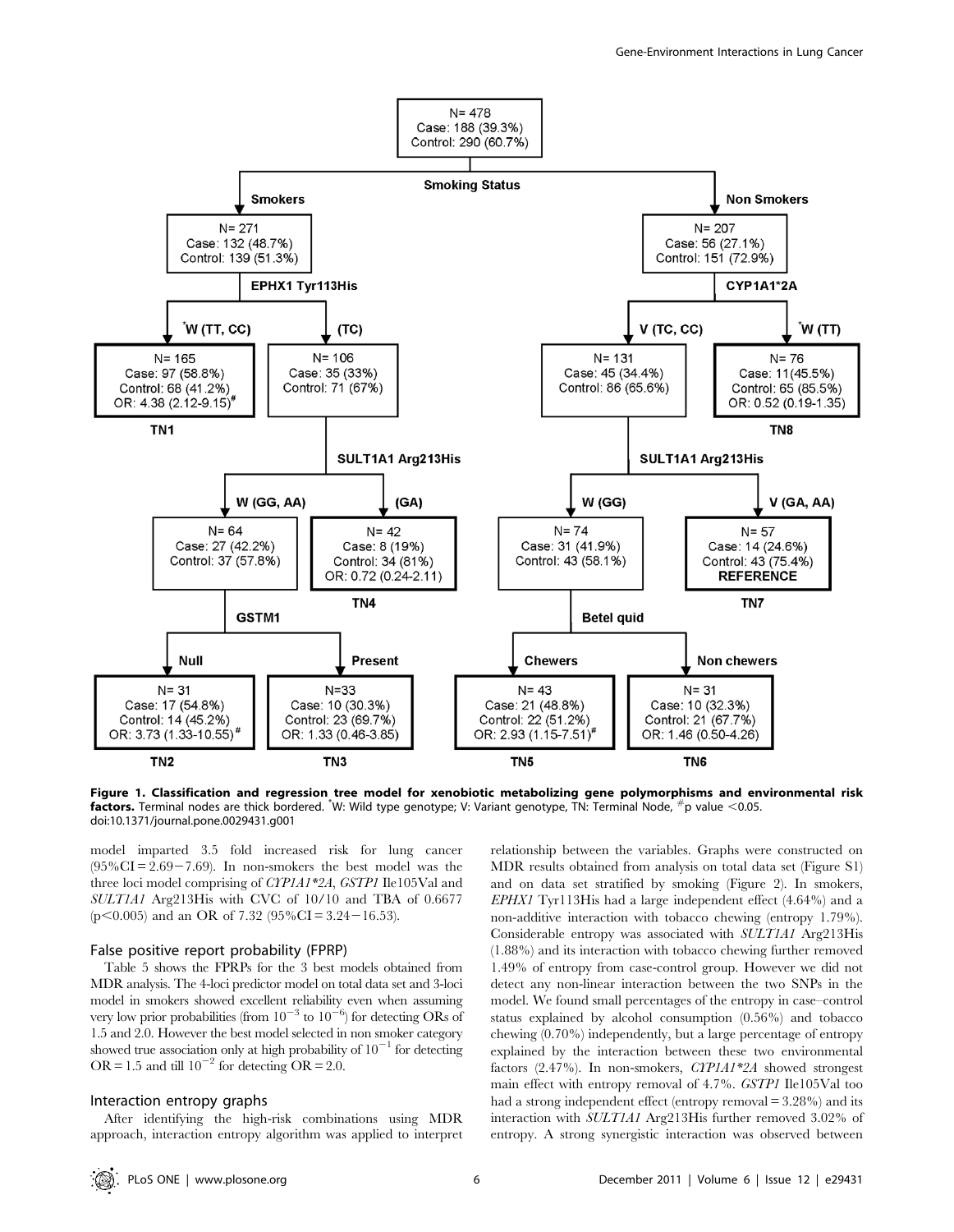|                       | No. of Locus                        | Model            | p value $(\chi^2$ test) | <b>TBA</b> | p-value* | <b>CVC</b>     | p-value* |
|-----------------------|-------------------------------------|------------------|-------------------------|------------|----------|----------------|----------|
| <b>Total Data Set</b> |                                     |                  |                         |            |          |                |          |
|                       | 1st order                           | Smk              | p < 0.0001              | 0.6114     | < 0.001  | 10             | 0.391    |
|                       | $2nd$ order                         | Smk Ex3          | p < 0.0001              | 0.6407     | < 0.001  | 10             | 0.391    |
|                       | 3 <sup>rd</sup> order               | Smk Ex3 Ex4      | p < 0.0001              | 0.6497     | < 0.001  | 10             | 0.391    |
|                       | 4 <sup>th</sup> order**             | Smk Ex3 Ex4 SULT | p < 0.0001              | 0.6503     | < 0.001  | 10             | 0.391    |
| <b>Smokers</b>        |                                     |                  |                         |            |          |                |          |
|                       | 1st order                           | Ex3              | p < 0.0001              | 0.6228     | 0.012    | 10             | 0.402    |
|                       | 2 <sup>nd</sup> order               | Tbc Ex3          | p < 0.0001              | 0.6105     | < 0.02   | 9              | 0.623    |
|                       | 3 <sup>rd</sup> order <sup>**</sup> | Tbc Ex3 SULT     | p < 0.0001              | 0.6436     | < 0.001  | 10             | 0.402    |
|                       | 4 <sup>th</sup> order               | Tbc Alc Ex3 SULT | p < 0.0001              | 0.6268     | < 0.008  | $\overline{7}$ | 0.846    |
| <b>Non Smokers</b>    |                                     |                  |                         |            |          |                |          |
|                       | 1st order                           | 2A               | $p = 0.0019$            | 0.6170     | 0.09     | 10             | 0.372    |
|                       | $2nd$ order                         | 2A SULT          | $p = 0.0004$            | 0.5562     | 0.46     | 8              | 0.734    |
|                       | 3 <sup>rd</sup> order**             | 2A P1 SULT       | p < 0.0001              | 0.6677     | < 0.005  | 10             | 0.372    |
|                       | $4th$ order                         | 2A 2C P1 SULT    | p < 0.0001              | 0.6439     | < 0.021  | 10             | 0.372    |

Table 4. Results of MDR analysis.

\*1,000-fold permutation test. \*\*Best models selected with maximum cross-validation consistency (CVC) and maximum testing balance accuracy (TBA). Labels: Smk: smoking, Ex3: EPHX1 Tyr113His, Ex4: EPHX1 His139Arg, SULT: SULT1A1 Arg213His, Tbc: tobacco chewing, Alc: alcohol consumption, 2A: CYP1A1\*2A, P1: GSTP1 Ile105Val, 2C: CYP1A1\*2C.

doi:10.1371/journal.pone.0029431.t004

SULT1A1 Arg213His and CYP1A1\*2C as the combination removed an additional 2.61% of the total entropy.

#### **Discussion**

The present study used multiple analytical methods to first assess associations and then explore possible interactions of xenobiotic metabolizing genes with environmental factors in risk to lung cancer. The applied data mining approaches have the ability to search and identify interactions regardless of the significance of the main effects. The most significant finding of this study is the consistently identified gene-gene and gene environment interactions by all the three statistical approaches.

Smoking is the primary etiological factor in lung cancer. The same was reflected in the present study as smoking showed strong association in LR, best one factor model in MDR and formed first split in CART. Interaction of *EPHX1* Tyr113His and *SULT1A1* Arg213His was consistently identified in smokers. Both EPHX1 Tyr113His and SULT1A1 Arg213His conferred reduced risk in smoker subset in LR. The two polymorphisms along with *EPHX1* His139Arg formed the best predictor model in MDR analysis in smokers and also formed subsequent splits within smokers in CART. EPHX1 enzyme catabolizes epoxides from PAH into dihydrodiols, which involves generation of more reactive carcinogenic metabolites. Substitution of a variant His allele at codon 113 (EPHX1 Tyr113His) decreases the activity of this enzyme [18] thereby reduces the risk of cancer. Studies on lung cancer suggest protective effect for His113 (slow type) as compared to  $Tyr113$  (fast type) which imparts increased lung caner risk [19–21]. The variant allele has also been suggested to decrease the risk of ovarian cancer [22]. We have earlier reported similar results from the same population in esophageal cancer showing His113 allele to be associated with a significantly reduced risk in smokers [23]. Reflecting the same, in CART analysis Terminal node 1 of imparts over 4 fold high risk to smokers possibly due high proportion of the wild Tyr113 homozygous genotype. Sulphonation reaction of SULT1A1 is a detoxification reaction, however it also involves bioactivation of certain procarcinogens, including heterocyclic amines and PAHs to form carcinogen-DNA adduct [24,25]. In vitro model studies suggest that substitution of histidine at position 213 in the amino acid sequence is associated with decreased substrate affinity and a lower level of protein [26] which might protect against chemical carcinogenesis of PAHs in lung cancer [27]. Results on association of SULT1A1 Arg213His and risk of cancer are inconsistent, from null association with risk of colorectal cancer [28] and prostate cancer [29] to increase in risk of breast cancer associated with His213 allele [30]. Another study on colorectal cancer showed a significantly reduced risk for individuals carrying His213 allele [31]. A Meta-analysis by Kotnis et al [32] showed a significant protective effect of the polymorphism in seven studies of genitourinary cancers.

Among non-smokers CYP1A1\*2A and GSTP1 Ile105Val were the most important polymorphisms identified for lung cancer development. The variant allele of both the polymorphisms conferred significant risk in the non smoking subgroup in LR analysis. Similarly, MDR 3 loci model of CYP1A1\*2A, GSTP1 Ile105Val and SULT1A1Arg213His polymorphisms was the best predictor of risk in non-smokers. The CYP1A1 6235T>C MspI (CYP1A1\*2A) polymorphism, is associated with higher enzymatic activity towards benzopyrene [33,34]. Investigations on association between CYP1A1 polymorphisms and lung cancer have yielded equivocal results [35,36]. Similar to our findings, a study by Taioli et. al. [37] reported association of CYP1A1\*2A variant allele with lung cancer, however after stratification by smoking the association remained confined to non-smokers only. Further, in a pooled analysis of 11 studies on CYP1A1\*2C polymorphism in lung cancer, Le Marchand et al [38] found it to be associated with risk in non-smokers, a finding which corroborates our results. Another study by Jose et al [39] on lung cancer found no association of any CYP1A1 polymorphism with smokers. Similar results were reported in colorectal cancer where heterozygous and variant genotypes of both CYP1A1\*2A and CYP1A1\*2C conferred risk in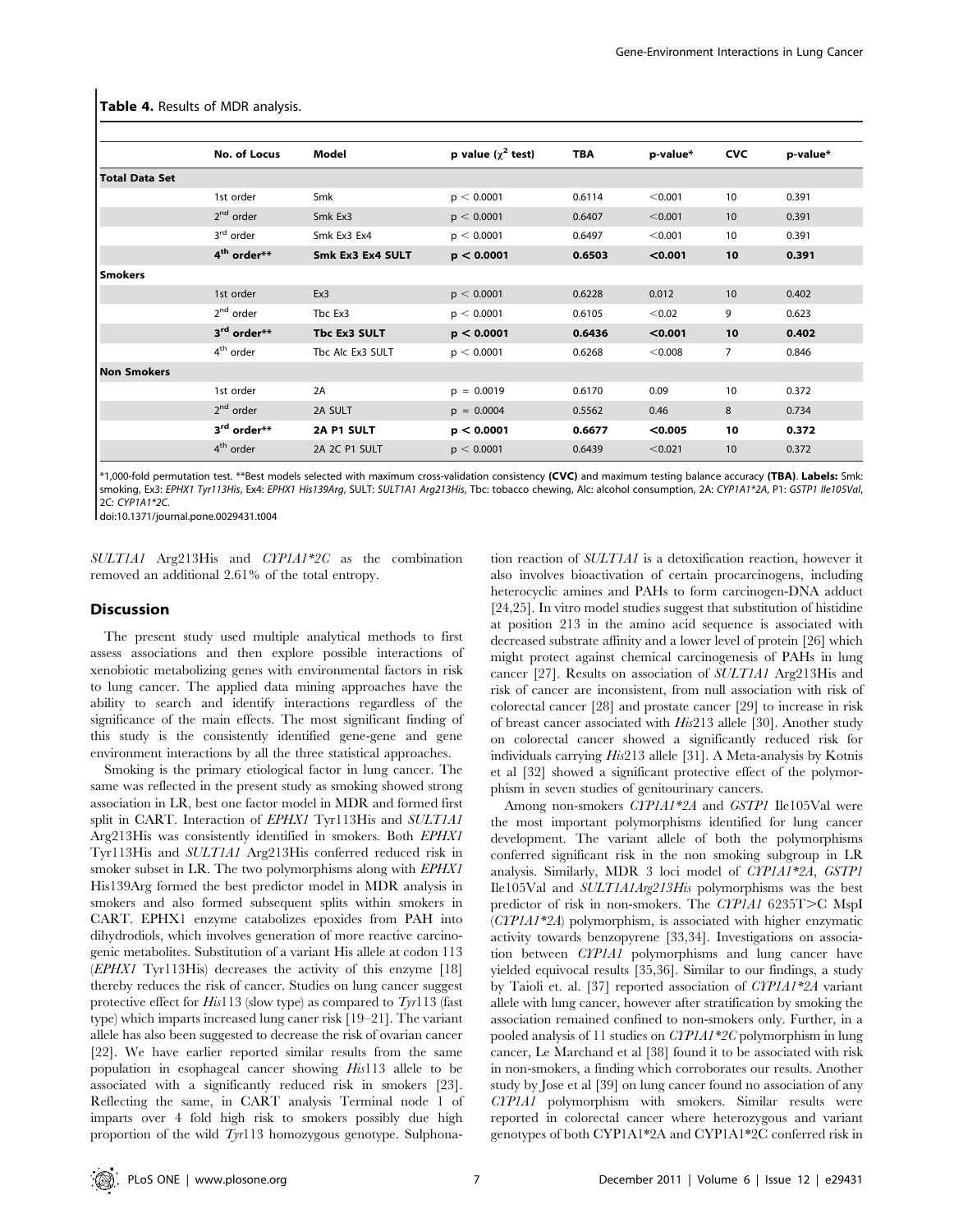|                                           | OR (95% CI)<br>p value            | $OR = 1.5$ | Probability<br>Prior |                     |           |       |                     |           | $OR = 2.0$ | Probability<br>Prior |                                          |                     |       |           |           |
|-------------------------------------------|-----------------------------------|------------|----------------------|---------------------|-----------|-------|---------------------|-----------|------------|----------------------|------------------------------------------|---------------------|-------|-----------|-----------|
|                                           |                                   | Power      | -<br>10              | $10^{-2}$           | $10^{-3}$ |       | $10^{-4}$ $10^{-5}$ | $10^{-6}$ | Power      | $10^{-1}$            | $10^{-2}$                                | $10^{-3}$ $10^{-4}$ |       | $10^{-5}$ | $10^{-6}$ |
| Smk Ex3 Ex4 SULT<br><b>Total Data Set</b> | $4.93(3.32 - 7.33)$<br>p < 0.0001 | 0.0001     | $10^{-4}$            | $\overline{0}^{-4}$ | 0.001     |       | $0.015$ $0.131$     | 0.131     | 0.0001     |                      | ~10−7 → 10−7 → 10−7 → 10−7 → 10−7 → 10−7 |                     |       |           |           |
| Smokers Tbc<br>Ex3 SULT                   | $4.55(2.69 - 7.69)$<br>p < 0.0001 | 0.0001     | œ<br>õ<br>0.0        | 0.081               | 0.472     | 0.900 | 0.989               | 0.989     | 0.001      | $10^{-4}$            | 0.001                                    | 0.014               | 0.125 | 0.588     | 0.588     |
| Non Smokers<br>2A P1 SULT                 | 7.32 (3.24-6.53)<br>p < 0.0001    | 0.0001     | 0.180                | 0.708               | 0.961     | 0.996 | 0.00                | 00.1      | 0.001      | 0.016                | 0.155                                    | 0.650               | 0.949 | 0.995     | 0.995     |

Bold type indicates the FPRP for the most likely prior probabilities i.e. a noteworthy association at the 0.2 FPRP. 0.2 FPRP the đ nonter: asso hoteworthy نه  $\bar{1}$ propal prior llkely the most Bold type indicates the FPRP for the<br>doi:10.1371/journal.pone.0029431.t005 doi:10.1371/journal.pone.0029431.t005 Gene-Environment Interactions in Lung Cancer



Figure 2. Interaction entropy graphs. The interaction model describes the percentage of the entropy (information gain) removed by each variable (main effect: represented by nodes) and by each pairwise combination of attributes (interaction effect: represented by connections). Attributes are selected on the basis of MDR results obtained in case of (A) Smokers and (B) Non smokers. Labels: Ex3: EPHX1 Tyr113His, Alc: alcohol consumption, Tbc: Tobacco chewing, SULT: SULT1A1 Arg213His, 2A: CYP1A1\*2A, 2C: CYP1A1\*2C, P1: GSTP1 Ile105Val.

doi:10.1371/journal.pone.0029431.g002

combinations with NAT2 only among non-smokers [40]. In vitro cDNA expression study suggests that GSTP1 with 105Val variant results in a protein with reduced enzyme activity [41], however it is reported to play an unlikely role for smoking-related cancers [42]. Similar observation has been reported from breast cancer [10]. Probably the precise role of GSTP1 in carcinogenesis can be determined by the kind of xenobiotic involved owing to its substrate specificity and affinity [43].

Confirming to its exploratory nature, CART analysis identified two more risk factors, GSTM1 null genotype in smokers and betel quid chewing in non-smokers. The results are quite plausible because both hold functional and biological significance. High risk for smoking related lung cancer has been reported in individuals deficient in GSTM1 [44–46]. Smokers with the GSTM1 enzyme have approximately one-third of the risk for lung carcinoma than smokers without the enzyme [47]. There are numerous reports of association between GSTM1 null genotype and smoking in various cancers including esophageal [48], bladder [49] colorectal [50] and oral [51]. A recent study by Wen et. al. [52] showed betel quid chewing increases lung cancer risk in non-smokers, with smoking habit further enhancing the risk. Betel quid chewing is a unique and widespread habit in the north-eastern (NE) region of India. Betel quid is a chewing mixture of whole betel/areca nut wrapped with betel leaves spread with white lime with frequent addition of tobacco. It is known to contain phenolic compounds and alkaloids, besides nitrosamines are formed from an in vivo reaction of betel arecoline, nitrite and thiocynate, all of which act as carcinogens [53]. Studies have reported association between betel quid chewing and cancer risk. Significant association of betel quid chewing with risk of oral, stomach [54] esophageal [23] and breast cancer [55] has been reported from the study population. It would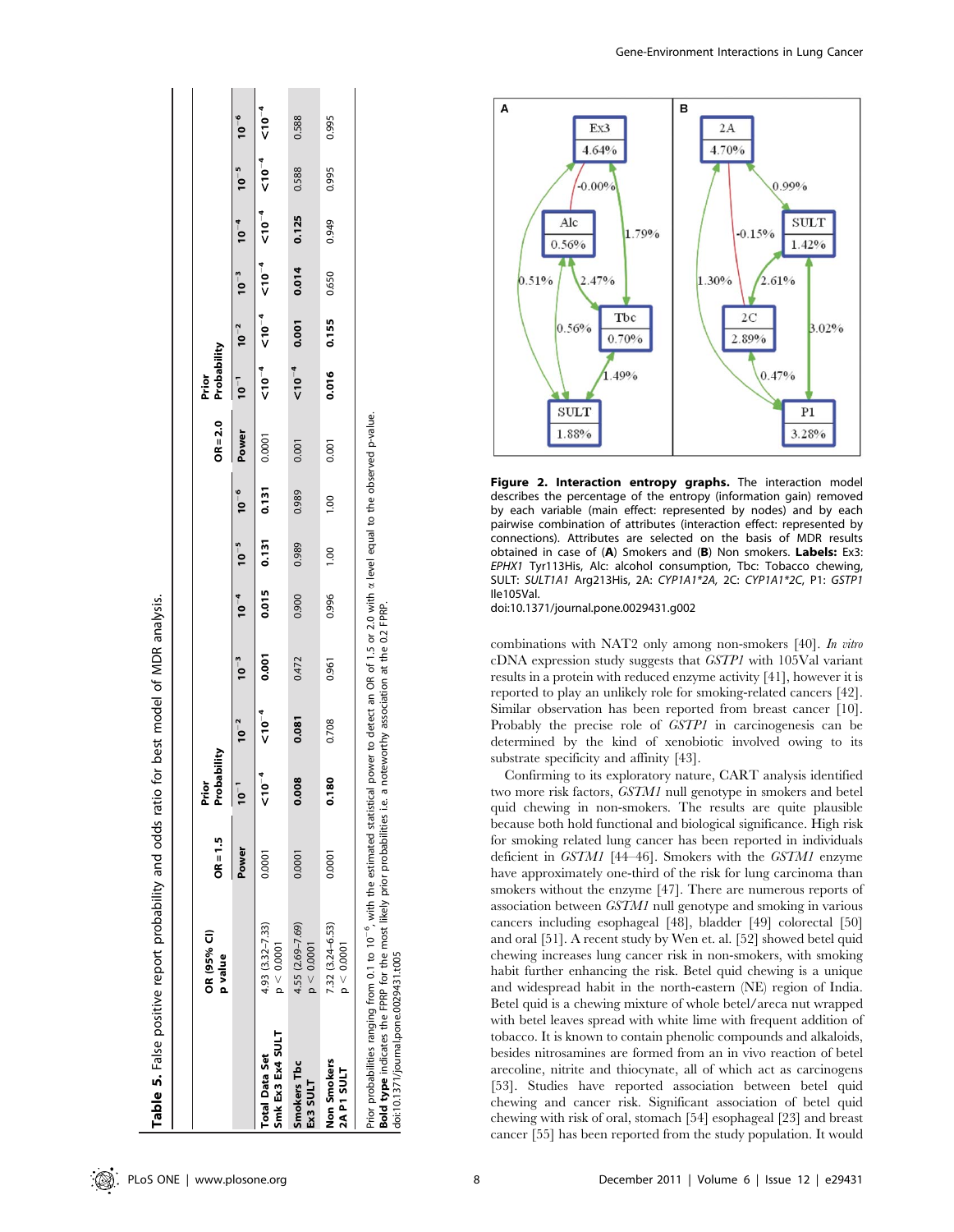be reasonable to assume that the association of betel quid chewing with lung cancer is a result of a complex combination of direct and indirect action of tobacco carcinogens contained in it.

A post-hoc analysis through entropy graph was done to visualize and interpret interaction models identified by MDR. The previously documented main effects of EPHX1 Tyr113His and SULT1A1 Arg213His in smokers and CYP1A1\*2A and GSTP1 Ile105Val in non-smokers were evident. Further, synergistic interactions of SULT1A1 Arg213His with GSTP1 Ile105Val and with CYP1A1\*2C were observed in non-smokers.

As haplotype are more efficient and informative than separate markers, haplotype association analysis was carried out in CYP1A1 and EPHX1 genes. CG haplotype in CYP1A1 was significantly associated with risk of lung cancer. Noteworthy were results in EPHX1, where frequency of haplotypes among cases was strikingly similar to report published in esophageal cancer from north India [56].

Although both MDR and CART validated LR results, yet they differed in identifying some unique interactions, reflecting different methods followed by each program. Both approaches provide a clear advantage over the traditional LR by identifying non-linear interactions among discrete genetic and environmental attributes. Significant findings of the study are summarized in Figure S2. It would be safe to assume a definite association of the commonly recognized factors to lung cancer that might have implications on future studies. Role of CYP1A1\*2A polymorphism is evident only among non smokers in all the three methods. LR and CART analyses even showed a gene-dosage effect for the increased lung cancer risk with the increasing number of variant allele in the CYP1A1\*2A polymorphism. As aforesaid, this finding provides support to previously published reports [37–40]. MDR and CART analysis show epitasis between EPHX1 Tyr113His and SULT1A1 Arg213His polymorphisms exclusively among smokers. Their combined models confer risk to lung cancer however individually both act as protective factors in smokers only. These factors hold their importance as the SNPs are functionally and biologically relevant and have been implicated in the carcinogenesis process in previous studies on various cancers

Major challenge for the identification of true genetic and interactive effects in a multi-factorial study is simultaneous testing of several hypotheses. The three methods of analysis used in this study address the same research hypotheses but differ in terms of their statistical methodologies and analytical approaches. P-value adjustment for multiple testing was performed through SIDAK correction in LR model with the equality as  $(1-(1-\alpha)^{1/n})$  where  $n = 4$  both in total and stratified analyses. Multiple testing in data mining approaches such as CART and MDR sometimes compromises upon the comparative power. When numerous null hypotheses are being tested yielding higher order interacting combinations the inference drawn from a single erroneous rejection is not an appropriate strategy, rather the proportion of erroneous rejection needs to be controlled. This is achieved by estimation of FPRP. These approaches utilize internal crossvalidations and permutation testing of p-value reducing the chances of making type I errors. Both MDR and CART apply cross validation of data before selecting the best model however MDR also uses 1000 fold-permutation testing, to validate its results for minimizing the proportion of false-positives due to multiple testing. The cross validation (5–10 fold) dividing the whole data set into different sets of training and testing set prevents over-fitting and artificial accuracy improvement. Permutation test is considered the gold standard for accurate multiple testing correction. Controlling for false discovery rate (FDR) is a more

realistic approach than as compared to concerns raised by the multiple hypothesis testing. This is because FDR is the proportion of incorrect rejection among all such rejections. Likewise, the best models derived from MDR on total data set and smokers set in this study showed good reliability as associations remained robust even at low prior probabilities for FPRP testing. CART analysis was able to define genetic associations with fairly good measures. Correct classification of cases and controls in test data set was approximately 63% for both.

There might be some limitations to this study. The sample size of our study was relatively small, however based on the evidences (OR) provided by our research group on association between GSTs with lung cancer [57], the minimum sample size determined was 176 at 5% level of significance and 90% power. Polymorphisms of EPHX1 Tyr113His and SULT1A1 Arg213His in cases showed deviation from HWE. After ruling out false positive associations and genotyping errors perhaps population stratification, could be a reason for this deviation. However, the cases were incident, and thus, the data do not show report or recall bias. Also case-control matching was done in reference to age, gender, and ethnicity, thereby controlling for any confounding effect accounted by these variables.

In conclusion this study highlights that better predictors for lung cancer risk can be obtained through polygenic approaches and exploring gene-environment interactions. The study identified distinct patterns of interaction in smoking and non smoking sub groups. However, the results presented should be treated with caution since this is the first epidemiological evidence identifying the complex relationship between genetic polymorphisms and cancer susceptibility in the studied population. Further studies with large samples in independent populations are warranted to validate the findings of this study.

# Supporting Information

Figure S1 Interaction entropy graphs (for total data set). The interaction model describes the percentage of the entropy (information gain) removed by each variable (main effect: represented by nodes) and by each pairwise combination of attributes (interaction effect: represented by connections). Attributes are selected on the basis of MDR results obtained in case of total data set. Labels: Smk: smoking, SULT: SULT1A1 Arg213His, Ex3: EPHX1 Tyr113His (EH3), Ex4: EPHX1 His139Arg, SULT. (TIFF)

Figure S2 Summarized results for LR, MDR and CART **analyses.** Green boxes indicate  $OR < 1$ . Red boxes indicate OR>1. For MDR and CART significant interactions are shown. LR results should be read individually. Alcohol was excluded as it did not appear significant in any analysis. (TIF)

Table S1 Detailed list of xenobiotic genes and polymorphisms analyzed in the study. \*Chromosomal position is based on NCBI Build 36.2 (National Center for Biotechnology Information, Bethesda, MD). \*\* Base pair  $#$ mentioned in text as  $CYP1A1*2A$ <sup>##</sup>mentioned in text as  $CYP1A1*2C$ <sup>\$</sup>Not Applicable  $\dagger$ internal control for GSTM1 and GSTT1 multiplex. (DOC)

Table S2 Genotype representation and associations under dominant and recessive model between cases and controls. \*crude odds ratio \*\*odds ratio adjusted for smoking, tobacco chewing, betel quid chewing and alcohol. (DOC)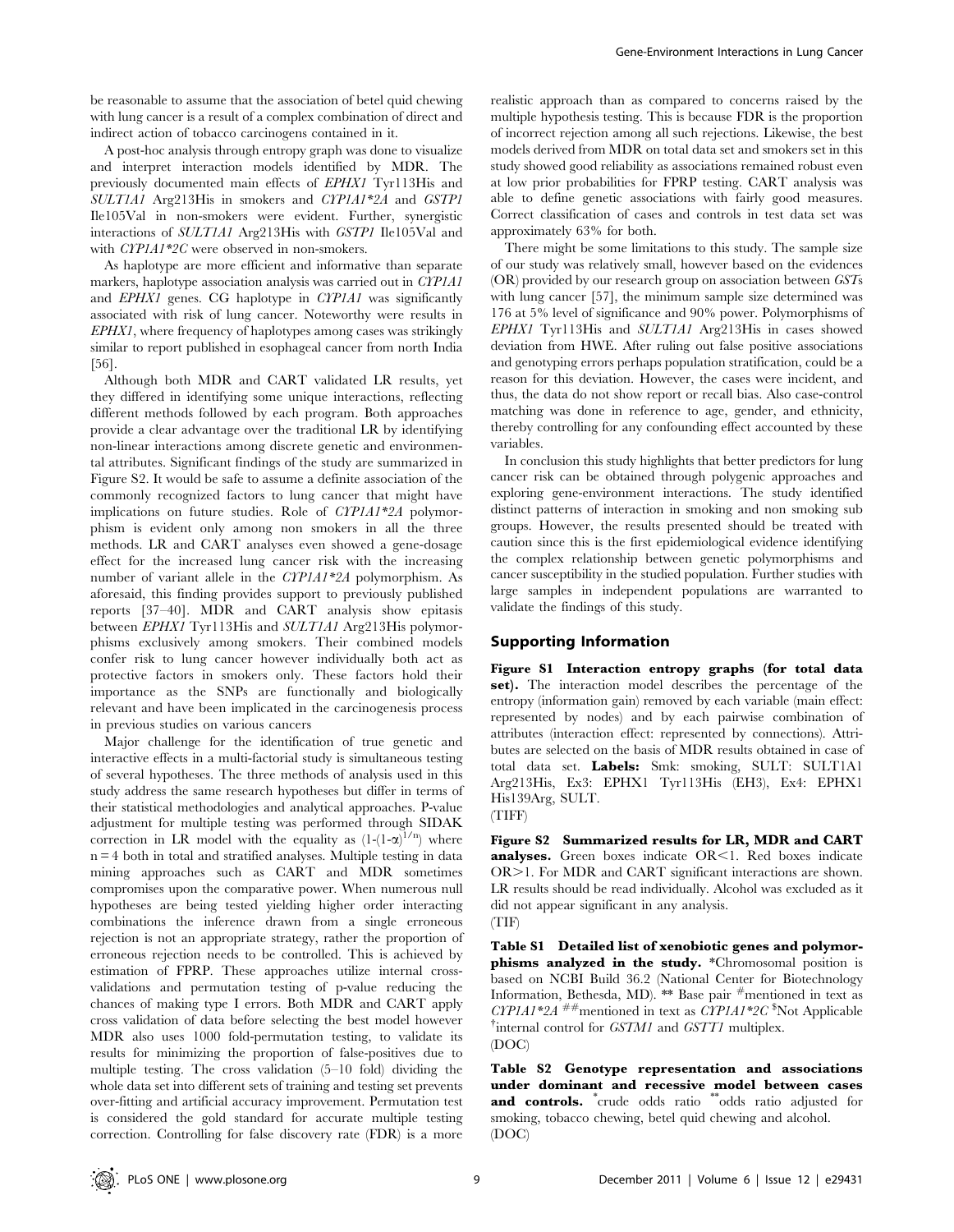# Author Contributions

Conceived and designed the experiments: RI PSC SK SS. Performed the experiments: RI PSC DSY MK. Analyzed the data: RI PSC AKM.

# References

- 1. Jemal A, Bray F, Center MM, Ferlay J, Ward E, et al. (2011) Global Cancer Statistics. CA Cancer J Clin 61: 69–90.
- 2. Ferlay J, Shin HR, Bray F, Forman D, Mathers C, et al. (2010) GLOBOCAN 2008, Cancer Incidence and Mortality Worldwide: IARC Cancer Base No. 10 [Internet]. Lyon, France: International Agency for Research on Cancer. Available: http://globocan.iarc.fr Accessed 20 June 2011.
- 3. Zomawia E, Zohmingthanga J, Lalchhanhimi, Zonunsiama, Saia (2010) Population Based Cancer Registry, Mizoram. In.:, Three year report of the Population Based Cancer Registries, 2006–2008. First Report of 20 PBCRs in India. National Cancer Registry Programme, Indian Council of Medical Research, Bangalore.. pp 330–380.
- 4. Ritchie MD, Hahn LW, Roodi N, Bailey LR, Dupont WD, et al. (2001) Multifactor-dimensionality reduction reveals high-order interactions among estrogen-metabolism genes in sporadic breast cancer. Am J Hum Genet 69(1): 138–147.
- 5. Liu L, Wu C, Wang Y, Zhong R, Wang F, et al. (2011) Association of candidate genetic variations with gastric cardia adenocarcinoma in Chinese population: a multiple interaction analysis. Carcinogenesis 32(3): 336–342.
- 6. World Health Organization (1998) Guidelines for controlling and monitoring the tobacco epidemic. Geneva: WHO.
- 7. Nazar-Stewart V, Vaughan TL, Stapleton P, Van Loo J, Nicol-Blades B, et al. (2003) A population-based study of glutathione S-transferase M1, T1 and P1 genotypes and risk for lung cancer. Lung Cancer 40: 247–258.
- 8. Sparks R, Ulrich C M, Bigler J, Tworoger SS, Yasui Y, et al. (2004) UDPglucuronosyltransferase and sulfotransferase polymorphisms, sex hormone concentrations, and tumor receptor status in breast cancer patients. Breast Cancer Res 6(5): R488–498.
- 9. Nisa H, Kono S, Yin G, Toyomura K, Nagano J, et al. (2010) Cigarette smoking, genetic polymorphisms and colorectal cancer risk: the Fukuoka Colorectal Cancer Study BMC Cancer 10: 274.
- 10. Zhao M, Lewis R, Gustafson DR, Wen WQ, Cerhan JR, et al. (2001) No apparent association of GSTP1 A(313)G polymorphism with breast cancer risk among postmenopausal Iowa women. Cancer Epidemiol Biomarkers Prev 10(12): 1301–1302.
- 11. Smith CA, Harrison DJ (1997) Association between polymorphism in gene for microsomal epoxide hydrolase and susceptibility to emphysema. Lancet 50(9078): 630–633.
- 12. Sam SS, Thomas V, Reddy SK, Surianarayanan G, Candrasekaran A (2008) CYP1A1 polymorphisms and the risk of upper aerodigestive tract cancers in an Indian population. Head Neck 30(12): 1566–1574.
- 13. Steinberg D, Colla P (1997) CART- classification and regression trees. San Diego: Salford Systems.
- 14. Hahn LW, Ritchie MD, Moore JH (2003) Multifactor dimensionality reduction software for detecting gene-gene and gene-environment interactions. Bioinformatics 19(3): 376–382.
- 15. Wacholder S, Chanock S, Garcia-Closas M, El Ghormli L, Rothman N (2004) Assessing the probability that a positive report is false: an approach for molecular epidemiology studies. J Natl Cancer Inst 96(6): 434-442.
- 16. Demsar J, Zupan B Orange: From Experimental Machine Learning to Interactive Data Mining. White Paper (www.ailab.si/orange), Faculty of Computer and Information Science, University of Ljublijana, Ljublijana, Slovenia. Omnipress, Madison, WI.
- 17. Jakulin A, Bratko I (2003) Analyzing attribute dependencies. In: Lavrac N, Gamberger D, Blockeel H, Todorovski L, eds. Lecture Notes in Computer Science Vol. 2838, Springer-Verlag. Croatia. pp 229–240.
- 18. Hassett C, Aicher L, Sidhu JS, Omiecinski CJ (1994) Human microsomal epoxide hydrolase: genetic polymorphism and functional expression in vitro of amino acid variants. Hum Mol Genet 3(3): 421–428.
- 19. Benhamou S, Reinikainen M, Bouchardy C, Dayer P, Hirvonen A (1998) Association between lung cancer and microsomal epoxide hydrolase genotype. Cancer Res 58(23): 5291–5293.
- 20. London SJ, Smart J, Daly AK (2000) Lung cancer risk in relation to genetic polymorphisms of microsomal epoxide hydrolase among African-Americans and Caucasians in Los Angeles County. Lung Cancer 28(2): 147–155.
- 21. Zhou W, Liu G, Thurston SW, Xu LL, Miller DP, et al. (2002) Genetic polymorphisms in N-acetyltransferase-2 and microsomal epoxide hydrolase, cumulative cigarette smoking, and lung cancer. Cancer Epidemiol Biomarkers Prev 11(1): 15–21.
- 22. Lancaster JM, Brownlee HA, Bell DA, Futreal PA, Marks JR, et al. (1996) Microsomal epoxide hydrolase polymorphism as a risk factor for ovarian cancer. Mol Carcinog 17: 160–162.
- 23. Ihsan R, Chattopadhyay I, Phukan R, Mishra AK, Purkayastha J, et al. (2010) Role of epoxide hydrolase 1 gene polymorphisms in esophageal cancer in a highrisk area in India. J Gastroenterol Hepatol 25(8): 1456–1462.
- 24. Glatt H (1997) Sulfation and sulfotransferases 4: bioactivation of mutagens via sulfation. FASEB J 11(5): 314–321.

Contributed reagents/materials/analysis tools: SK SS. Wrote the paper: RI PSC. Performed pathological review: JDS EZ YV. Reviewed the manuscript: RI AKM SK SS.

- 25. Nowell SA, Ozawa S, Ambrosone CB, MacLeod SL, Kadlubar FF, et al. (2000) Relationship of SULT1A1 genotype to sulfotransferase activity phenotype in platelet cytosol: effect of genotype on heterocyclic amine activation. Proc Am Assoc Cancer Res 41: 551.
- 26. Jones AL, Roberts RC, Coughtrie MW (1993) The human phenolsulphotransferase polymorphism is determined by the level of expression of the enzyme protein. Biochem J 296, 287–290.
- 27. Denissenko MF, Pao A, Tang M, Pfeifer GP (1996) Preferential formation of benzo[a]pyrene adducts at lung cancer mutational hotspot in p53. Science 274(5286): 430–432.
- 28. Wong CF, Liyou N, Leggett B, Young J, Johnson A, et al. (2002) Association of the SULT1A1 R213H polymorphism with colorectal cancer. Clin. Exp. Pharmacol. Physiol 29: 754–758.
- 29. Steiner M, Bastian M, Schulz WA, Pulte T, Franke KH, et al. (2000) Phenol sulfotransferase SULT1A1 polymorphism in prostate cancer: lack of association. Arch. Toxicol 74: 222–225.
- 30. Zheng W, Xie D, Cerhan JR, Sellers TA, Wen W, et al. (2001) Sulfotransferase 1A1 polymorphism, endogenous estrogen exposure, well-done meat intake, and breast cancer risk. Cancer Epidemiol. Biomarkers Prev 10: 89–94.
- 31. Bamber DE, Fryer AA, Strange RC, Elder JB, Deakin M, et al. (2001) Phenol sulfotransferase SULT1A1\*1 genotype is associated with reduced risk of colorectal cancer. Pharmacogenetics 11: 679–685.
- 32. Kotnis A, Kannan S, Sarin R, Mulherkar R (2008) Case–control study and meta-analysis of SULT1A1 Arg213His polymorphism for gene, ethnicity and environment interaction for cancer risk. British Journal of Cancer 99(8): 1340–1347.
- 33. Landi MT, Bertazzi PA, Shields PG, Clark G, Lucier GW, et al. (1994) Association between CYP1A1 genotype, mRNA expression and enzymatic activity in humans. Pharmacogenetics 4: 242–246.
- 34. Cosma G, Crofts F, Taioli E, Toniolo P, Garte S (1993) Relationship between genotype and function of the human CYP1A1 gene. J Toxicol Environ Health 40: 309–316.
- 35. Taioli E, Ford J, Trachman J, Li Y, Demopoulos R, et al. (1998) Lung cancer risk and CYP1A1 genotype in African Americans. Carcinogenesis 19(5): 813–817.
- 36. Lee KM, Kang D, Clapper ML, Ingelman-Sundberg M, Ono-Kihara M, et al. (2008) CYP1A1, GSTM1, and GSTT1 polymorphisms, smoking, and lung cancer risk in a pooled analysis among Asian populations. Cancer Epidemiol Biomarkers Prev 17(5): 1120–1126.
- 37. Taioli E, Gaspari L, Benhamou S, Boffetta P, Brockmoller J, et al. (2003) Polymorphisms in CYP1A1, GSTM1, GSTT1 and lung cancer below the age of 45 years. Int J Epidemiol 32(1): 60–63.
- 38. Le Marchand L, Guo C, Benhamou S, Bouchardy C, Cascorbi I (2003) Pooled analysis of the CYP1A1 exon 7 polymorphism and lung cancer (United States). Cancer Causes Control 14(4): 339–346.
- 39. San Jose C, Cabanillas A, Benitez J, Carrillo JA, Jimenez M, et al. (2010) CYP1A1 gene polymorphisms increase lung cancer risk in a high incidence region of Spain: a case control study. BMC Cancer 10: 463–469.
- 40. Yoshida K, Osawa K, Kasahara M, Miyaishi A, Nakanishi K, et al. (2007) Association of CYP1A1, CYP1A2, GSTM1 and NAT2 gene polymorphisms with colorectal cancer and smoking. Asian Pac J Cancer Prev 8(3): 438–444.
- 41. Ali-Osman F, Akande O, Antoun G, Mao JX, Buolamwini J (1997) Molecular cloning, characterization, and expression in Escherichia coli of full-length cDNAs of three human glutathione S-transferase Pi gene variants. Evidence for differential catalytic activity of the encoded proteins. J Biol Chem 272(15): 10004–10012.
- 42. Cote ML, Chen W, Smith DW, Benhamou S, Bouchardy C, et al. (2009) Metaand pooled analysis of GSTP1 polymorphism and lung cancer: a HuGE-GSEC review. Am J Epidemiol 169(7): 802–814.
- 43. Coles B, Yang M, Lang NP, Kadlubar FF (2000) Expression of hGSTP1 alleles in human lung and catalytic activity of the native protein variants towards 1 chloro-2,4-dinitrobenzene, 4-vinylpyridine and (+)-anti benzo[a]pyrene-7,8-diol-9,10-oxide. Cancer Lett 156(2): 167–175.
- 44. Ketterer B, Harris JM, Talaska G, Meyer DJ, Pemble SE, et al. (1992) The human glutathione S-transferase supergene family, its polymorphism, and its effects on susceptibility to lung cancer. Environ Health Perspect 98: 87–94.
- 45. Zhong S, Howie AF, Ketterer B, Taylor J, Hayes JD, et al. (1991) Glutathione Stransferase mu locus: use of genotyping and phenotyping assays to assess association with lung cancer susceptibility. Carcinogenesis 12: 1533–1537.
- 46. Jin Y, Xu H, Zhang C, Kong Y, Hou Y, et al. ( 2010) Combined effects of cigarette smoking, gene polymorphisms and methylations of tumor suppressor genes on non small cell lung cancer: a hospital-based case-control study in China. BMC Cancer 10: 422.
- 47. Nazar-Stewart V, Motulsky AG, Eaton DL, White E, Hornung SK, et al. (1993) The glutathione S-transferase mu polymorphism as a marker for susceptibility to lung carcinoma. Cancer Res 53: s2313–s2318.